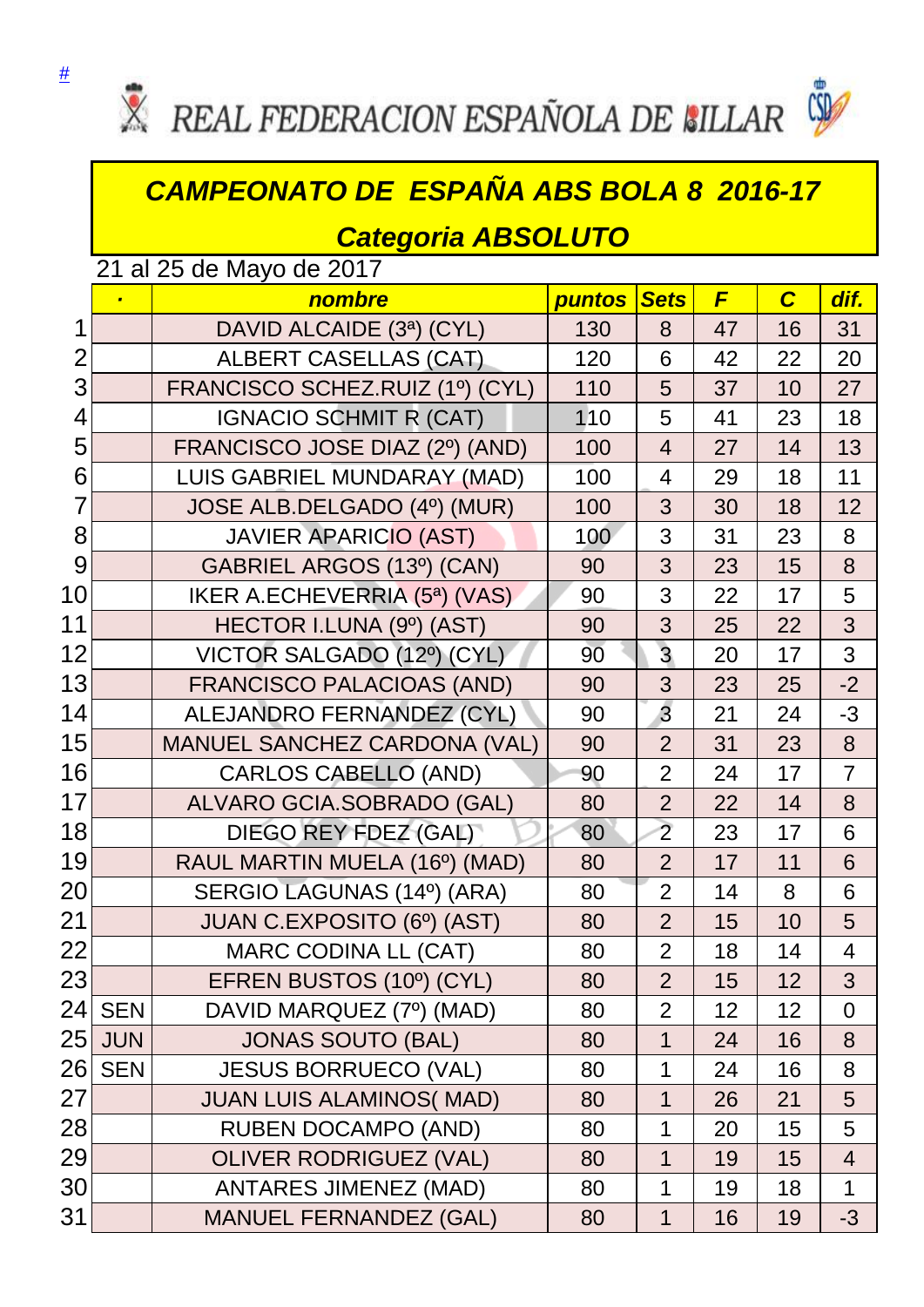| 32              |            | <b>JORGE DIAZ (VAS)</b>           | 80 | 1              | 14             | 20 | $-6$           |
|-----------------|------------|-----------------------------------|----|----------------|----------------|----|----------------|
| 33              |            | <b>JOSE LUIS LIEBANA (AND)</b>    | 70 | 1              | 27             | 14 | 13             |
| 34              |            | <b>OSCAR LEON (MAD)</b>           | 70 | 1              | 24             | 15 | 9              |
| 35              |            | <b>DIEGO PEDRO SIMON (VAL)</b>    | 70 | 1              | 14             | 11 | 3              |
| 36              |            | RODRIGO GONZALEZ (GAL)            | 70 | 1              | 19             | 17 | $\overline{2}$ |
| 37              |            | PEDRO A.MERINO (AST)              | 70 | 1              | 16             | 14 | $\overline{2}$ |
| 38              |            | ALVARO CANONIGA (8º) (AST)        | 70 | 1              | 12             | 10 | $\overline{2}$ |
| 39              | <b>SEN</b> | <b>ANTONIO PEREZ (GAL)</b>        | 70 | 1              | 23             | 22 | $\overline{1}$ |
| 40 <sub>l</sub> | <b>SEN</b> | ANGEL LOPEZ LOPEZ (VAL)           | 70 | 1              | 13             | 13 | $\overline{0}$ |
| 41              |            | DAVID GARCIA (15º) (AST)          | 70 | 1              | 11             | 11 | $\overline{0}$ |
| 42              |            | <b>JAVIER DEL SANTO (CYL)</b>     | 70 | 1              | 9              | 10 | $-1$           |
| 43              | <b>SEN</b> | <b>JAIME SERRANO DGUEZ (CYL)</b>  | 70 | 1              | 9              | 12 | $-3$           |
| 44              |            | <b>JORGE GARCIA F (CYL)</b>       | 70 | 1              | 15             | 20 | $-5$           |
| 45              |            | <b>CARLOS FARNOS (VAL)</b>        | 70 | $\overline{0}$ | 17             | 14 | 3              |
| 46              |            | PABLO G.LAGAR (11º) (AST)         | 70 | $\overline{0}$ | 15             | 12 | 3              |
| 47              |            | <b>JOSE A.TORGA (AST)</b>         | 70 | $\overline{0}$ | 12             | 14 | $-2$           |
| 48              | <b>JUN</b> | DANIEL PEREZ (GAL)                | 70 | $\overline{0}$ | 12             | 15 | $-3$           |
| 49              |            | <b>ANDREW MORALES SILES (VAS)</b> | 60 | $\overline{0}$ | 13             | 12 | $\mathbf{1}$   |
| 50              |            | <b>JESUS GONZALEZ M (MUR)</b>     | 60 | $\overline{0}$ | 13             | 14 | $-1$           |
| 51              |            | YONATAN ALVAREZ (AST)             | 60 | $\overline{0}$ | 12             | 14 | $-2$           |
| 52              | <b>SEN</b> | FCO.SANCHEZ HDEZ (MUR)            | 60 | $\overline{0}$ | 11             | 13 | $-2$           |
| 53              |            | <b>MANUEL MONTEJO (BAL)</b>       | 60 | $\overline{0}$ | 10             | 12 | $-2$           |
| 54              | <b>SEN</b> | FCO.SANCHEZ GASPAR (AND)          | 60 | $\overline{0}$ | 9              | 11 | $-2$           |
| 55              |            | RODRIGO BREZZO (CYL)              | 60 | $\overline{0}$ | 17             | 20 | $-3$           |
| 56              |            | <b>IGNACIO IGLESIAS (CYL)</b>     | 60 | $\mathbf 0$    | 10             | 13 | $-3$           |
| 57              |            | <b>MANUEL PEREZ SAMPAYO (GAL)</b> | 60 | $\overline{0}$ | 15             | 19 | $-4$           |
|                 | 58 SEN     | JAVIER M.LOPEZ ALOS (VAL)         | 60 | $\overline{0}$ | 15             | 20 | $-5$           |
| 59              |            | <b>TOMAS SANCHEZ (BAL)</b>        | 60 | $\overline{0}$ | 5              | 10 | $-5$           |
| 60              | <b>SEN</b> | <b>AURELIO LOPEZ (GAL)</b>        | 60 | $\overline{0}$ | $\overline{4}$ | 10 | $-6$           |
| 61              |            | <b>DARIO CARRERA (AST)</b>        | 60 | $\overline{0}$ | $\overline{4}$ | 10 | $-6$           |
| 62              |            | <b>GUILLERMO GONZALZ (AST)</b>    | 60 | $\overline{0}$ | 3              | 10 | $-7$           |
| 63              |            | RAUL FERNANDEZ M. (MAD)           | 60 | $\overline{0}$ | 3              | 10 | $-7$           |
| 64              | <b>SEN</b> | DANIEL ORTIZ (CYL)                | 60 | $\overline{0}$ | $\overline{2}$ | 10 | -8             |
| 65              | <b>JUN</b> | PELAYO CUELI (AST)                | 50 | $-1$           | 12             | 14 | $-2$           |
| 66              |            | <b>JUAN PEDRO DURAN (GAL)</b>     | 50 | $-1$           | 11             | 15 | $-4$           |
| 67              | <b>JUN</b> | ANGEL MEDINA B (CYL)              | 50 | $-1$           | $\overline{7}$ | 11 | $-4$           |
| 68              | <b>SEN</b> | <b>IGNACIO B.LOPEZ BCO (GAL)</b>  | 50 | $-1$           | $\overline{7}$ | 11 | $-4$           |
| 69              |            | LUIS MI.DGUEZ (CYL)               | 50 | $-1$           | 6              | 11 | $-5$           |
| 70              |            | <b>GABRIEL GONZALEZ Z (CYL)</b>   | 50 | $-1$           | 9              | 15 | -6             |